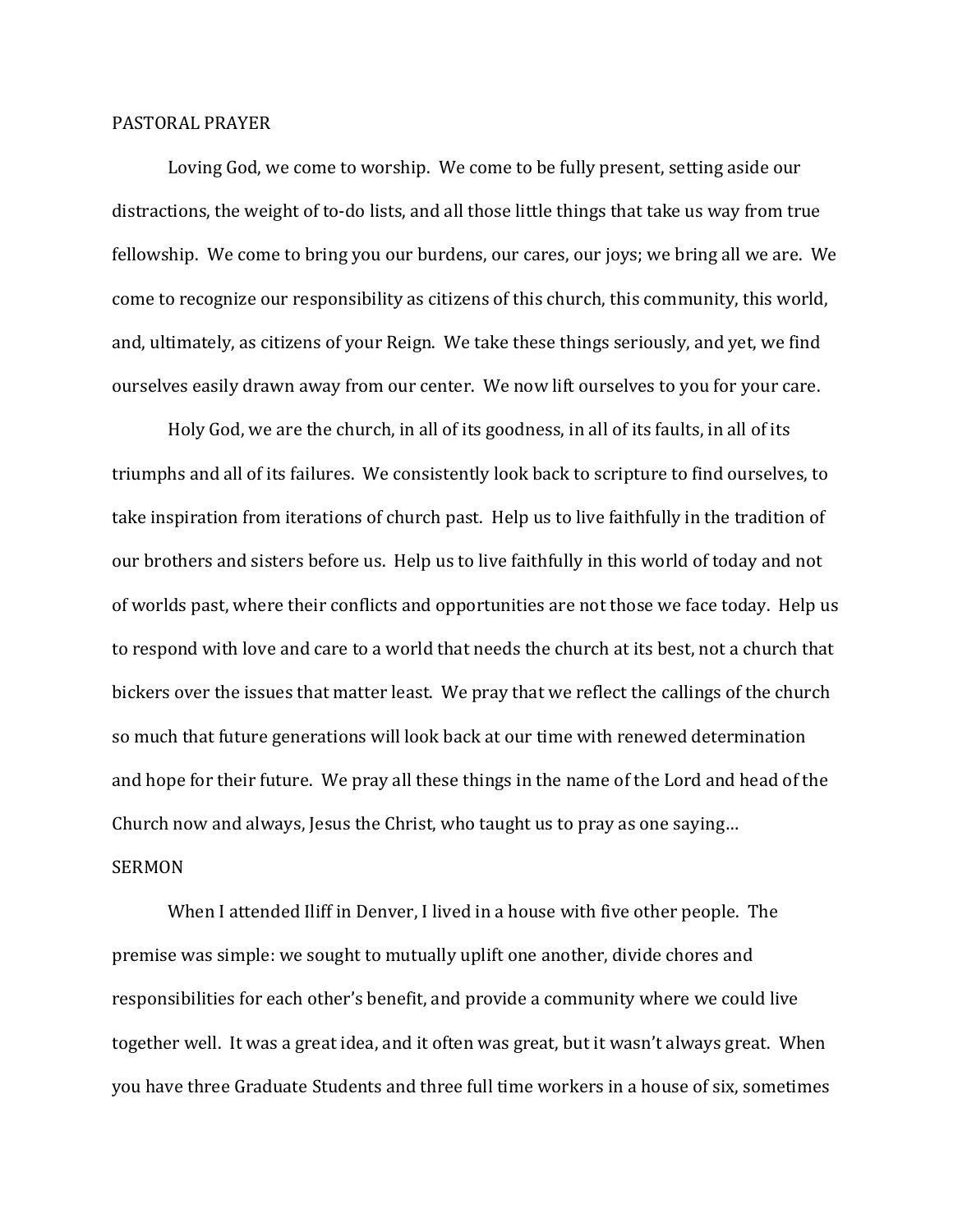things just don't get done. There was always something to keep us busy in every part of our lives, and when we all weren't in harmony in responsibilities and keeping up with one another, we found ourselves nitpicking one another. This chore didn't get done when we were all expecting it, and no explanation was given. Another person didn't remember when we were meeting together. Grace toward one another could be overindulged. Little things drew us away from each other; when they did, we found ourselves losing that sense of community. When you think about it, the church is the same way. We lift the ideal to care for one another, that we are the best we can be in these doors, but we often fall into the same traps. Gossip, frustration, judgmental attitudes, and nitpicking can become the norm more so than love and care. The little things become the most important things at the expense of lifting and being the living Gospel to one another. It happens more than we'd like, and when that happens, we cease to be the best of the church. We become a grumpy family or a cranky social club, and that has no connection to the Spirit of Christ.

This is an important passage to Christianity of past, present, and future. Acts demonstrates the beginnings of the church and how they show us what the church should be: uplifting, centered on learning and caring, and a place of mutual sharing and care. Great stuff, but…well, to be frank, no church ever has fully lived up to it. We get glimpses here and there. I doubt that even this early church community could always live up to this ideal. Ever since, we've had a lot of ups and downs. We've had schisms. We've had incredible fights; we've even killed one another for the smallest violations of orthodoxy. If nothing else, this passage should draw us back to what is integral, what really matters, what is the point of the whole exercise. We know the alternatives; time to come back to the source. Let's look at the earliest church from Acts, take it apart to find faithful understanding of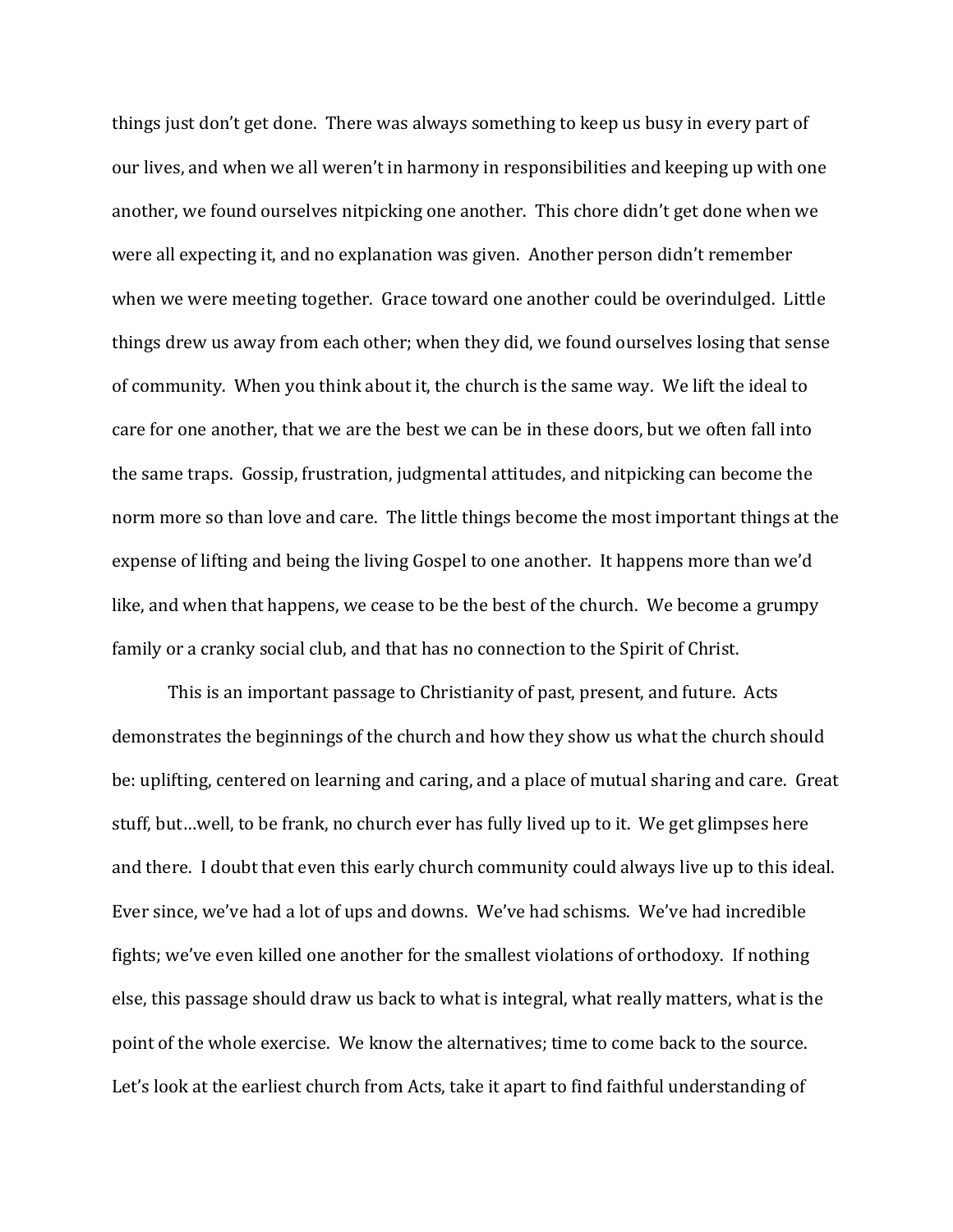what this passage calls us to do and be as the church today under the caring of the Holy Spirit, and take a turn to live most faithfully as the Church today.

Here's the story so far in the two parts of Luke and Acts: Christ died and rose again. The disciples eventually came to find him, heeded his word, and then watched him ascend to heaven. That's where the era of Jesus' ministry ends. The disciples lie in wait for 50 days, and Pentecost came, but we'll get back to that in a few weeks. Pentecost is where the era of the church begins. The Sprit drew each other into community. This is the first, with the original disciples and new followers living together in relative harmony. It sounds idyllic, perhaps even a utopia. This was a place and a time when the disciples and new followers could come together as one community, bound by the Holy Spirit, sharing all that they are and all that they have, for mutual uplifting. But it goes deeper than gathering together for worship; it goes into a lifestyle of living with and for one another.

I'm sure you know what I'm going to say next. The main thrust of this passage is to sell everything and live in one community, so "Let's go sell everything we have and come and live here together!" Nope. That's neither practical nor desired…I could be wrong, but I doubt it. We aren't supposed to literally do what this passage seems to tell us to do. Last week at our visioning meeting, I discussed a new word to many people. Here's your 10 cent word of the day: exegesis. E-x-e-g-e-s-i-s. It's a big word for what we try to do when studying scripture. Put simply, it is studying the bible on its own terms instead of our terms. We look at everything within the context of the passage, the book, and the history of the book so that we may faithfully draw out the message of a passage for our time. It's about looking at the passage as a  $1<sup>st</sup>$ ,  $2<sup>nd</sup>$ , or  $3<sup>rd</sup>$  Century Christian, and then using that viewpoint to discover the relevancy for a 21st Century Christian. Let's not forget that the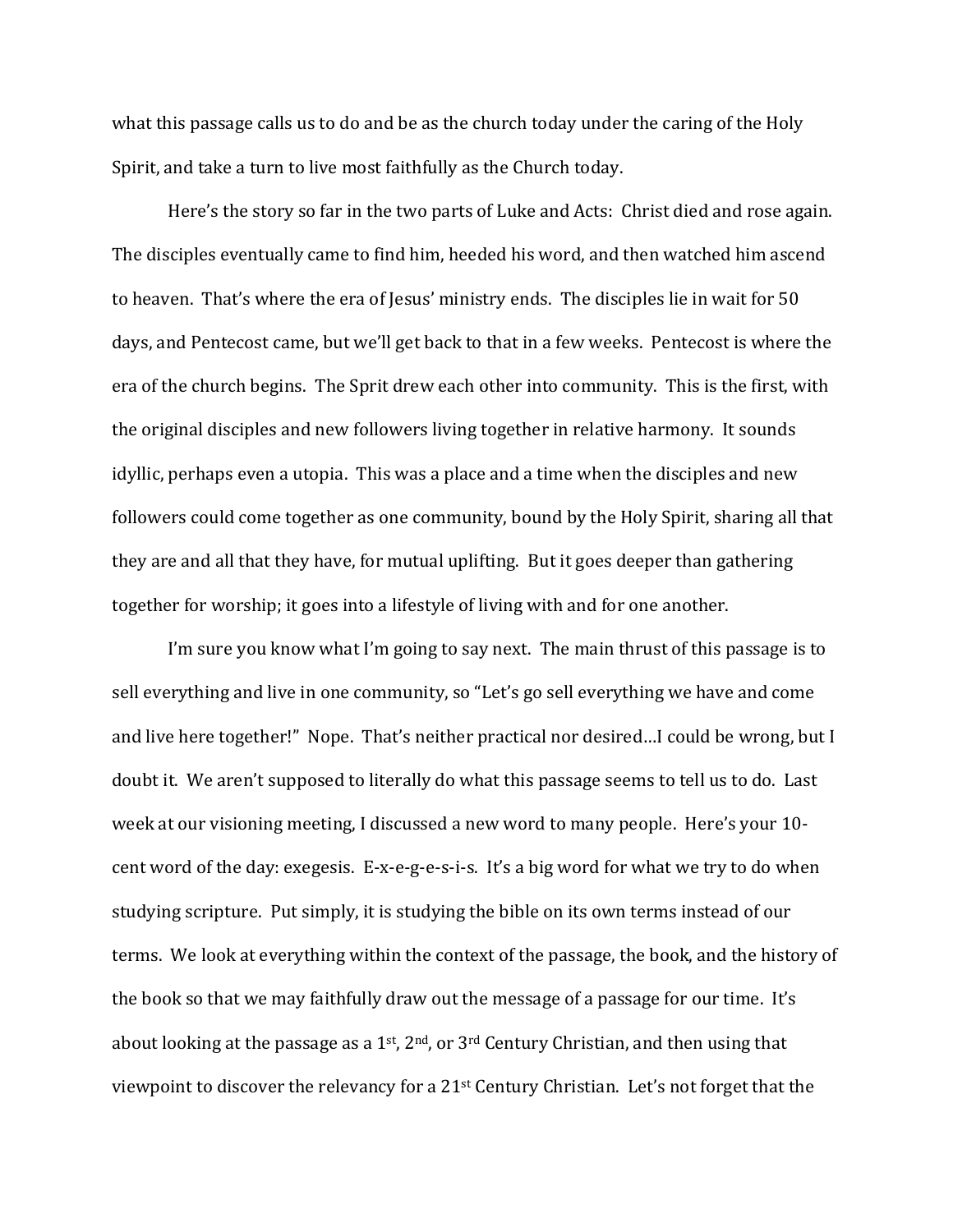bible is a book for all people in all times, but it wasn't written to all people in all times: each book was written to a particular community with specific concerns and specific advice. This is a process that is much easier said than done, but this passage calls for a detailed look. Cutting through literalism, we aren't called to give up everything we have. That's not what the passage seems to call faithfulness for all ages, but maybe it was to this age. What's the main point of faithfulness for us? What is lauded is willingness to give up things that matter, what we value for the benefit for others. In other words, sacrifice for one another.

I don't think that we know how to get to the heart of sacrifice. That's a hard thing. We begin to see it with those who learned about sacrifice the hard way. Last week was the NFL Draft. The press really tries to not only tell the story of the prospects and their skills professionally but to get at what makes them tick personally. There are many stories of young men who watched parents work two or three jobs when they grew up just to make ends meet. They sacrificed their daily lives for the benefit of their children, and now their children seek to give back to them in response. This is one of the most honorable acts of sacrifice, but we as a church can take things a different way, a way that is much harder but in line with the Gospel of Jesus Christ. If we are not challenged when we enter these walls to reach higher and deeper places of faith, then we aren't coming here for the right reasons. As such, we must look at sacrifice the same way. One of the hardest things I've heard from the words of scripture is the voice of Jesus in Matthew: "You have heard that it was said, 'You shall love your neighbor and hate your enemy.' But I say to you, Love your enemies and pray for those who persecute you, so that you may be children of your Father in heaven…For if you love those who love you, what reward do you have?" Ouch…that indeed gets to the heart of sacrifice because it takes us to a place we don't want to go to do things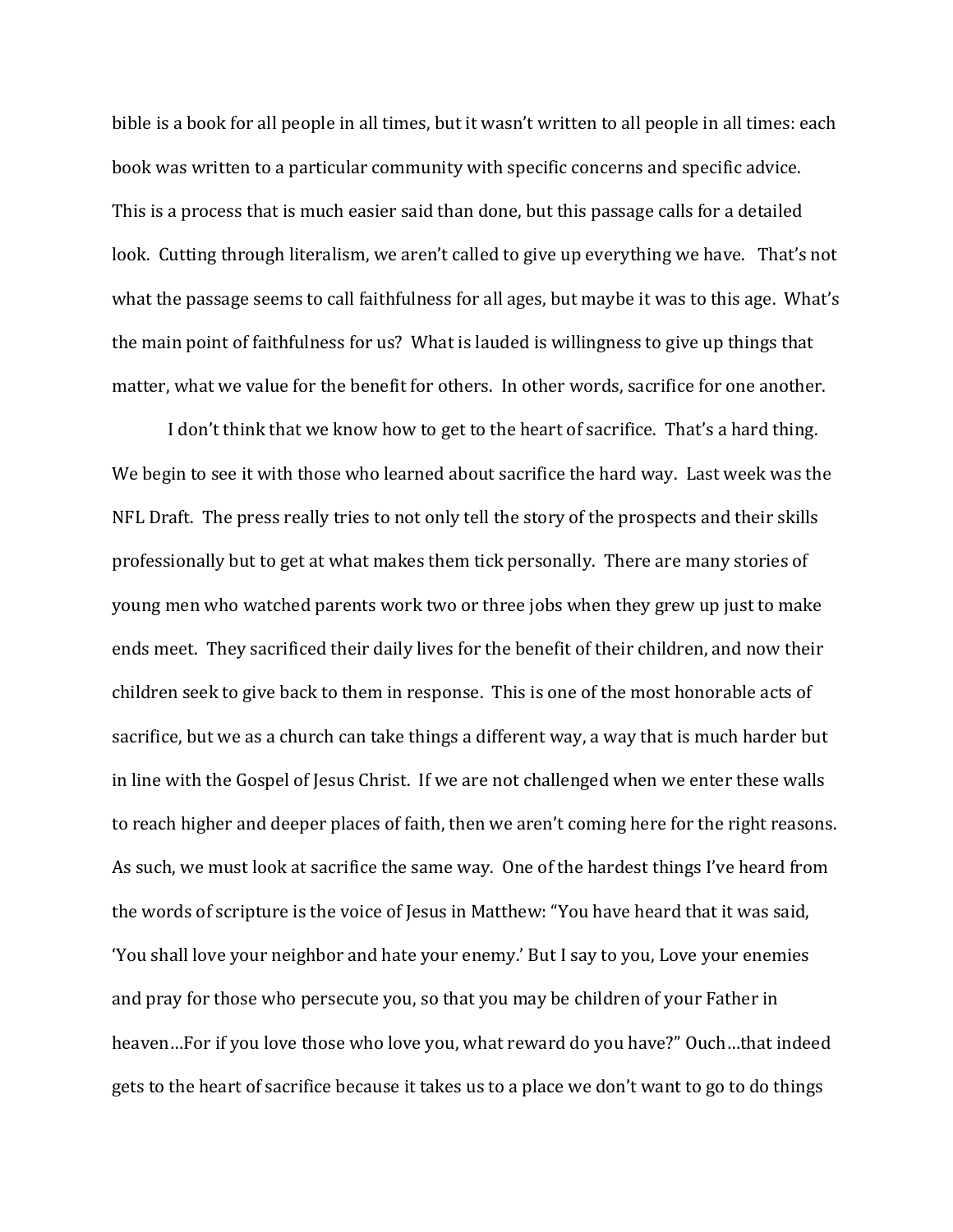we don't want to do. What kind of sacrifice does this require us to do and to be? I imagine in this community that not everyone particularly liked each other, and yet they sought to sacrifice for one another. How much more so does this take us when we consider our enemies. How do we best love and sacrifice for our enemies? It's a beyond complicated question. I don't have any particular answer for you here, but if we are to follow the path of Jesus, especially in this broken world, we must deeply consider it.

Now that the main point of the passage for us is clear, we can take it apart further. There are many facets to this early church that catch your attention. In verse 42, we see the first emphasis: devotion to the Apostles' teaching, fellowship, breaking bread, and prayers. Of course, the Christian life begins with faithful teaching and learning, fellowship, and devotion. Parts two and three work together very well, as fellowship is best when we can break bread or dine together. That's why the church potluck is a thing. As we progress through the passage, we see something interesting here: "All who believed were together and had everything in common." "Everything in common" seems like a dangerous phrase, as it can be interpreted in negative ways that destroy community. What I get out of it is the focus of what follows: "they would sell their possessions and goods and distribute the proceeds to all, as any had need." It's not about having all their possessions in common but their needs in common. What is also important to see here is the emphasis of "glad and generous hearts." This wasn't a community that focused on following rules in heartless duty but a joyful service. This is a community devoted to each other and a common goal, a gathering of believers in Jesus Christ that focused on the community lovingly and joyfully.

We see a different image of the church today in the details, but not necessarily in the overarching themes. We don't look like this; faithfulness for us does not require that we